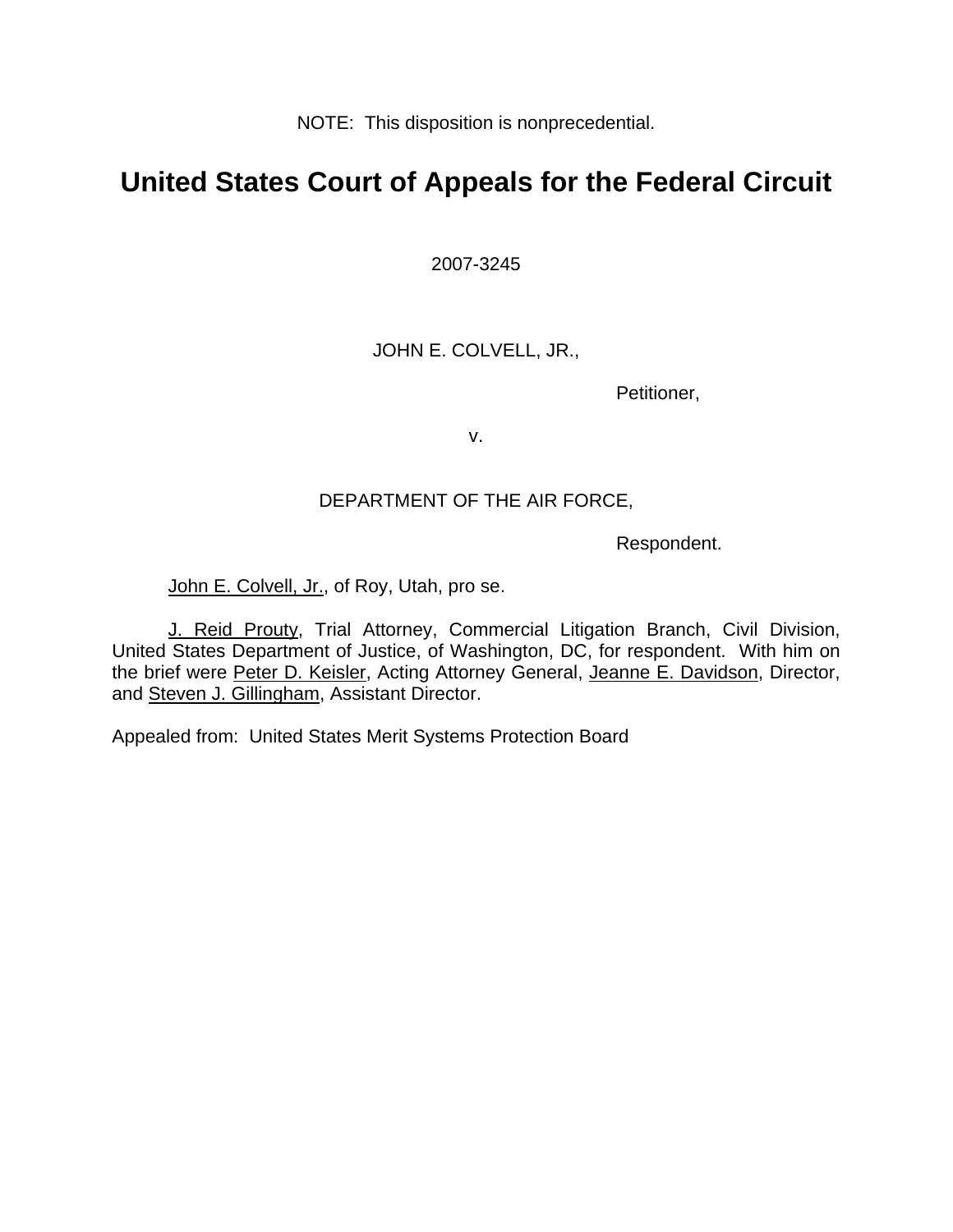NOTE: This disposition is nonprecedential.

# **United States Court of Appeals for the Federal Circuit**

2007-3245

JOHN E. COLVELL, JR.,

Petitioner,

v.

DEPARTMENT OF THE AIR FORCE,

Respondent.

DECIDED: November 7, 2007

Before MICHEL, Chief Judge, RADER and MOORE, Circuit Judges.

 $\frac{1}{2}$  , and the set of the set of the set of the set of the set of the set of the set of the set of the set of the set of the set of the set of the set of the set of the set of the set of the set of the set of the set

\_\_\_\_\_\_\_\_\_\_\_\_\_\_\_\_\_\_\_\_\_\_\_\_\_\_

PER CURIAM.

 Petitioner John E. Colvell, Jr., proceeding pro se, petitions for review of the final decision of the Merit Systems Protection Board sustaining Mr. Colvell's removal from his position as an Aircraft Mechanic for medical disability reasons and finding that Mr. Colvell failed to meet his burden of proof on his affirmative defenses of unlawful discrimination based upon age and disability.<sup>[1](#page-1-0)</sup> We affirm.

<span id="page-1-0"></span><sup>1</sup> <sup>1</sup> Colvell v. Dep't of the Air Force, Docket No. DE0752070036-I-1 (M.S.P.B. Feb. 16, 2007).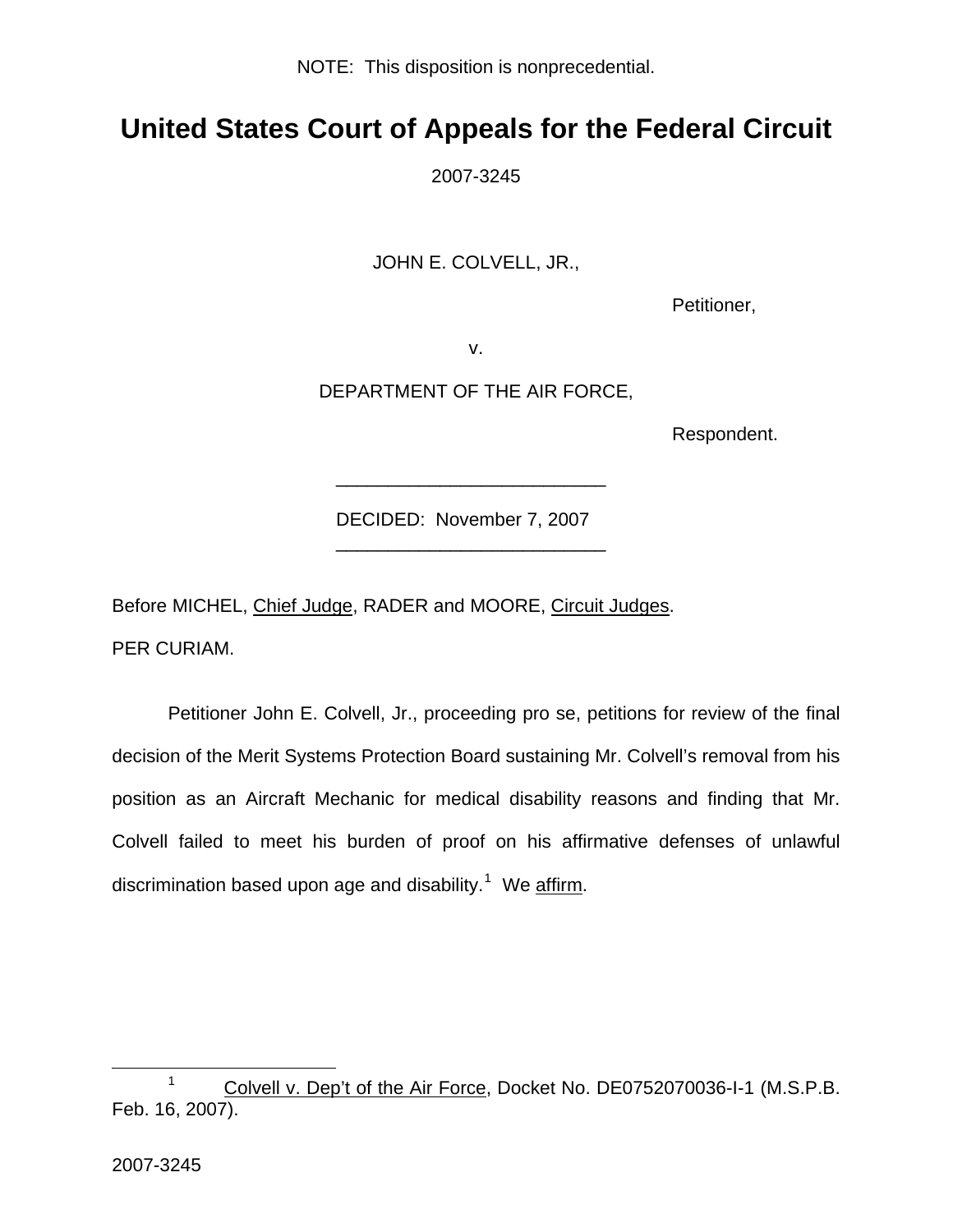#### BACKGROUND

Mr. Colvell worked as an Aircraft Mechanic at Hill Air Force Base near Salt Lake City, Utah since September 5, 1982. Mr. Colvell injured his knee during military training prior to his civilian employment by the Air Force, and his problems with his knee worsened during his civilian service. On or about September 1, 2005, Daniel Myers, Mr. Colvell's immediate supervisor, ordered a fitness for duty examination. Colonel (Dr.) Chris Kleinsmith of the Occupational Services Unit at Hill AFB performed an initial examination of Mr. Colvell on September 28, 2005 and follow-up examinations on October 19, 2005 and November 27, 2005. Colonel Kleinsmith diagnosed Mr. Colvell as suffering severe osteoarthritis and issued permanent work restrictions following the November 27, 2005 examination. As a result of his medical restrictions, Mr. Colvell was placed on indefinite leave on December 20, 2005.

After not being able to find a substitute position for Mr. Colvell, the agency issued a proposal to remove the petitioner for physical inability to perform the duties of his position on August 29, 2006. In responding to the proposal, Mr. Colvell contended that his medical condition had not changed in four years and that the agency should continue to accommodate his condition. On September 29, 2006, the Air Force issued a decision letter removing the petitioner effective September 30, 2006.

Mr. Colvell filed an appeal with the Merit Systems Protection Board alleging that the agency wrongfully removed him and that he was subject to discrimination based on age and disability. The administrative judge found the Air Force had proven by preponderant evidence that Mr. Colvell was medically unable to perform the duties of his position. Colvell v. Dep't of the Air Force, Docket No. DE0752070036-I-1, slip op. at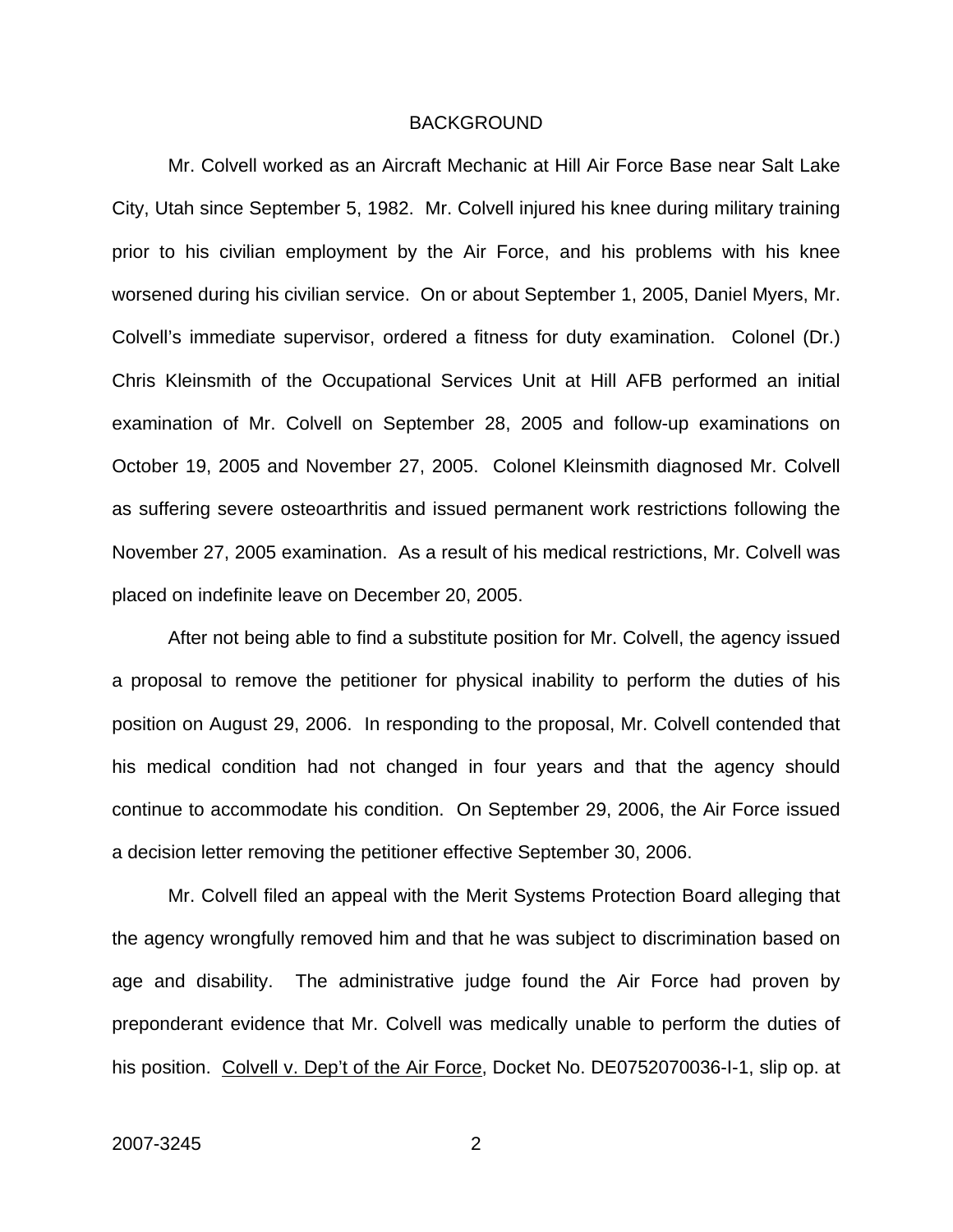7 (M.S.P.B. Feb. 16, 2007). Further, the administrative judge found that Mr. Colvell had failed to prove his affirmative defenses of discrimination. This appeal followed.

#### **DISCUSSION**

 We review the decision of the Board to determine whether it was arbitrary, capricious, an abuse of discretion, or otherwise not in accordance with law; obtained without procedures required by law, rule, or regulation; or unsupported by substantial evidence. See 5 U.S.C. § 7703(c); Cheeseman v. Office of Pers. Mgmt., 791 F.2d 138, 140 (Fed. Cir. 1986).

 On appeal, Mr. Colvell makes, in essence, two arguments: (1) his medical disability was exaggerated; and (2) his separation was actually a result of personal animus from Mr. Myers, his immediate supervisor. As to the argument that his medical disability was exaggerated, Mr. Colvell specifically argues the Board failed to consider that he was doing the job, his evaluations were high, Colonel Kleinsmith's limitations upon his physical activities were too severe, and that his disability could have been accommodated.

First, the administrative judge explicitly considered Mr. Colvell's good evaluations and the fact his supervisor, Mr. Myers, considered him to be an outstanding employee. Colvell v. Dep't of the Air Force, Docket No. DE0752070036-I-1, slip op. at 6 (M.S.P.B. Feb. 16, 2007). Second, there is no medical evidence to suggest that Colonel Kleinsmith's limitations upon Mr. Colvell's activities were too severe. $2$  Further, the administrative judge discussed other evidence beyond that provided by Colonel Kleinsmith to support the ruling. For example, the administrative judge noted that for

<span id="page-3-0"></span> $\frac{1}{2}$ 

 $\mu$ <sup>2</sup> Mr. Colvell filed no pre or post-hearing submissions to the Board.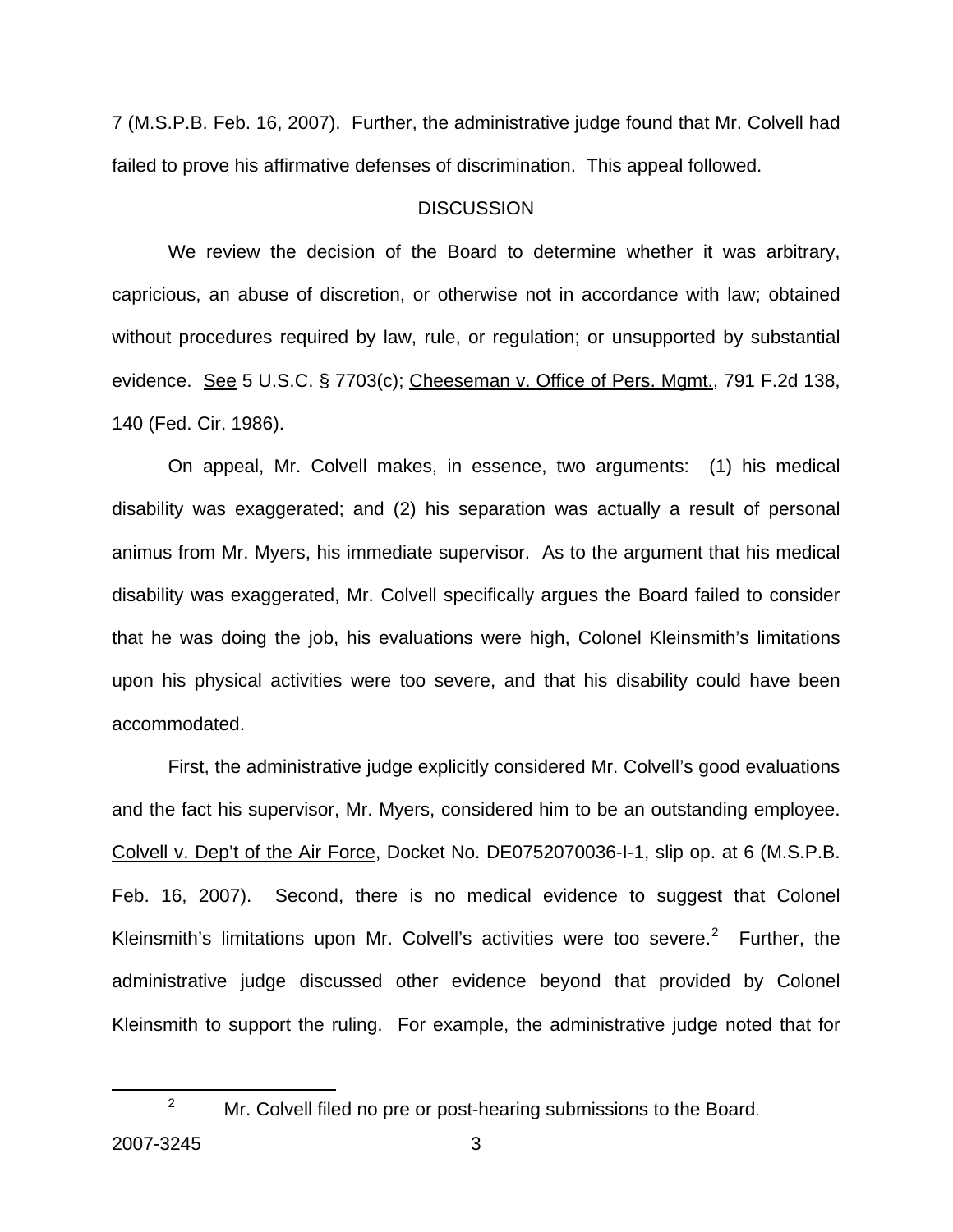two years prior to his removal, Mr. Colvell missed one day of work each week—Mr. Colvell stayed home every Wednesday to rest his leg. Id. at 5. The administrative judge also considered whether Mr. Colvell could perform all his duties despite his leg problem. The administrative judge found that Mr. Colvell could not and this finding is supported by substantial evidence. The administrative judge also noted that Mr. Colvell himself admitted that he could not perform all the duties of his position. Id. at 6. Finally, the administrative judge recognized that while the Air Force may have tolerated Mr. Colvell's continuation in his job for many years, despite his inability to perform his full duties, the Air Force was not required to do so indefinitely. See McFadden v. Dep't of Defense, 85 M.S.P.R. 18, 25 (1999); Trammell v. Dep't of Veterans Affairs, 60 M.S.P.R. 79, 87 (1983) (ability to perform light duties irrelevant to charge of inability to perform essential job duties).

 Mr. Colvell's second argument, that his separation was a result of personal animus with Mr. Myers, was never before the Board. It is well established that failure to raise an argument there ordinarily precludes its being raised upon appeal. Rockwell v. Dep't of Transp., 789 F.2d 908, 913 (Fed. Cir. 1986). Mr. Colvell filed no pre or posthearing submissions to the Board, and neither his appeal to the Board, nor his response to interrogatories alleged any such animus from Mr. Myers. In any event, we note that substantial evidence on the record undercuts Mr. Colvell's allegation that Mr. Myers' animus led to his removal: Mr. Colvell's receipt of good evaluations and Mr. Myers having considered him to be an outstanding employee. Therefore, even if we entertain this argument, we would have to affirm the administrative judge's findings as supported by substantial evidence.